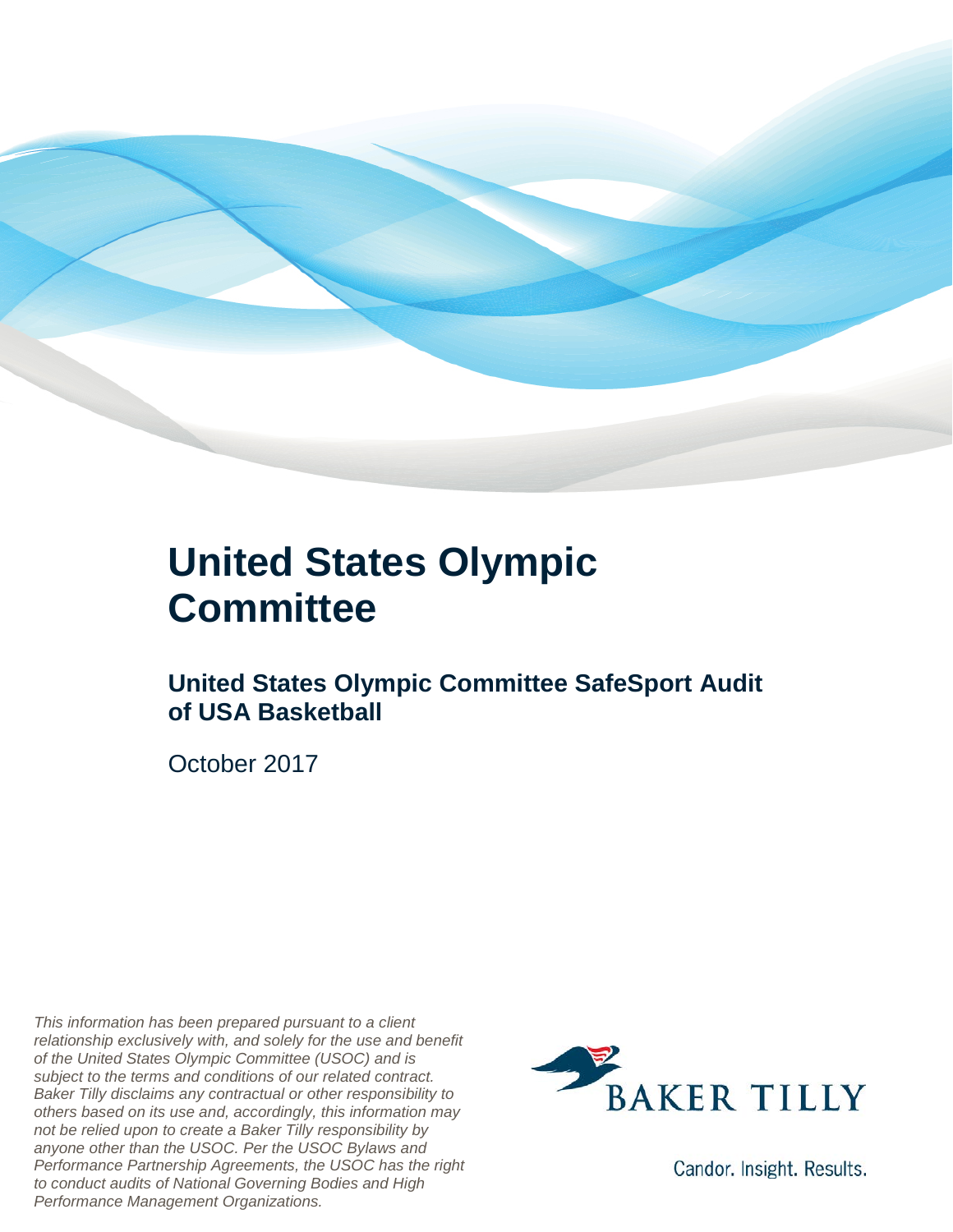

#### UNITED STATES OLYMPIC COMMITTEE SAFESPORT AUDIT OF USA **Contents**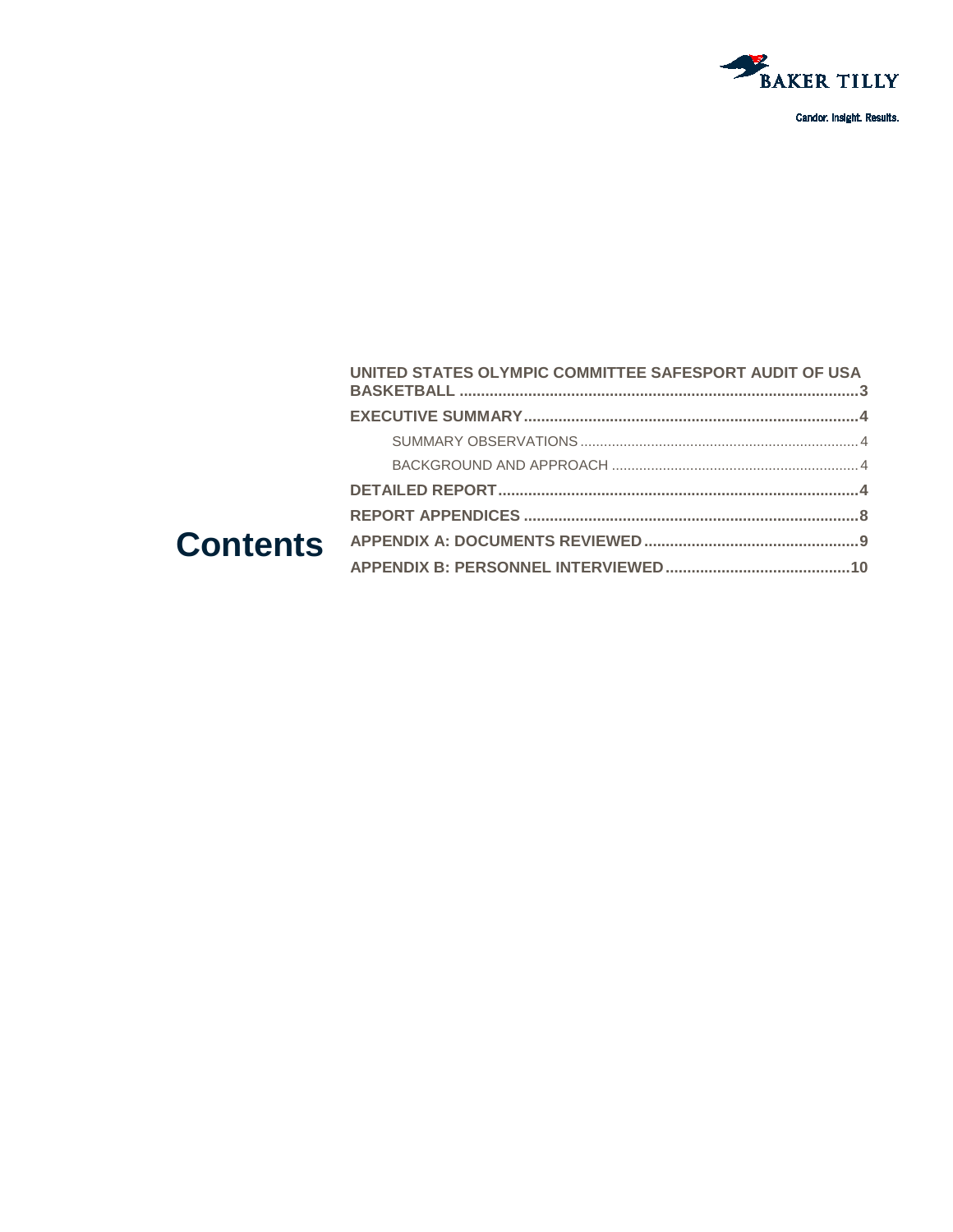

j

United States Olympic Committee USOC SafeSport Audit of USA Basketball

## <span id="page-2-0"></span>**United States Olympic Committee SafeSport Audit of USA Basketball<sup>1</sup>**

<span id="page-2-1"></span><sup>1</sup> To consider the report in its entirety, please refer also to the detailed management response that will appear here [\[Governance Documents\]](https://www.teamusa.org/Footer/Legal/Governance-Documents) within 90 days of the date of this report.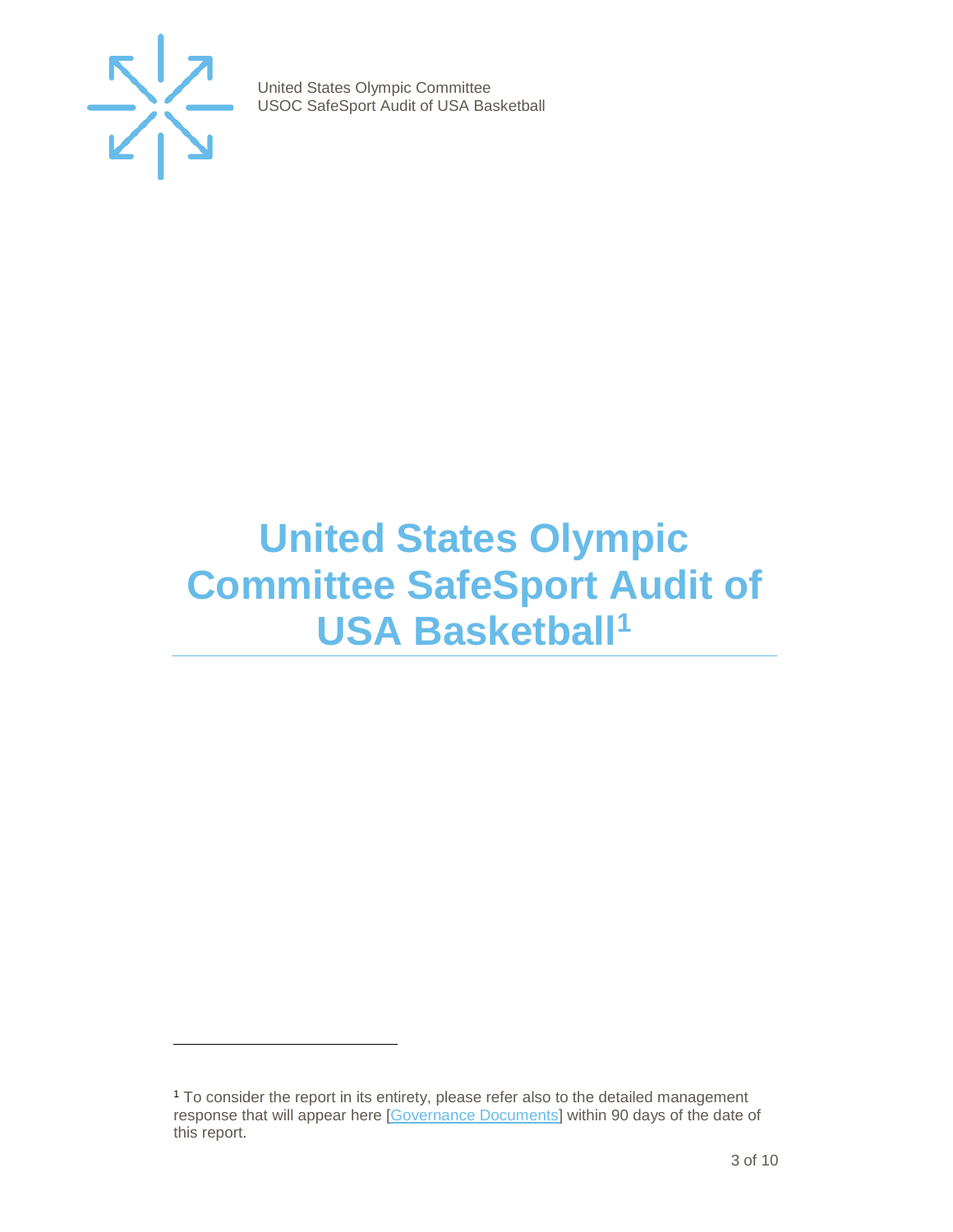

-

United States Olympic Committee USOC SafeSport Audit of USA Basketball

## **Executive Summary**

#### <span id="page-3-1"></span><span id="page-3-0"></span>**Summary Observations**

It shall be the policy of the United States Olympic Committee (USOC) that each National Governing Body (NGBs) adopt a Minimum Standards Policy for Athlete Safety Programs (Athlete Safety Standards) by December 31, 2013[2](#page-3-4).

We noted the following opportunities to enhance the design of USA Basketball's compliance with the Athlete Safety Standards:

> **Athlete Safety Standards - Application of the SafeSport Policy (Minors)** – USA Basketball's policy states, "It is the policy of USA Basketball that before having contact with youth participants those participants who (1) have direct contact with or supervision over minor participants; (2) are responsible for enforcing child abuse and misconduct policies; or (3) are in managerial or supervisory roles of a USA Basketball program, shall complete appropriate training about child physical and sexual abuse and other types of misconduct." USA Basketball's application of this policy is inconsistent with the requirements listed in the Athlete Safety Standards and may be focused too narrowly on minors. The Athlete Safety Standards do not limit these activities to include only minors.

### <span id="page-3-2"></span>**Background and Approach**

USOC engaged Baker Tilly Virchow Krause (Baker Tilly), to assist the USOC in the completion of SafeSport audits, to assess compliance with SafeSport policies and procedures at the USOC and all of its NGBs and High Performance Management Organizations (HPMOs).

<span id="page-3-3"></span>Baker Tilly performed a review of USA Basketball to evaluate compliance with the Athlete Safety Standards. The following activities were performed for this review of USA Basketball:

- > Developed and executed an audit program that included:
	- Holding a virtual entrance meeting to discuss and document USA Basketball's SafeSport program and processes.
	- Selecting a sample of ten from the required individuals to ensure a background check was performed and education and training was completed. See **Appendix A** for a list of documents reviewed.
	- Reviewing USA Basketball's athlete safety policy and determining whether the following was addressed:
		- Required misconduct is prohibited and defined;
		- Reporting procedures are documented; and

<span id="page-3-4"></span><sup>2</sup> Effective June 20, 2017 the USOC replaced the Athlete Safety Standards with the NGB Athlete Safety Policy. Due to the timing of this audit, fieldwork was performed in accordance with the Athlete Safety Standards.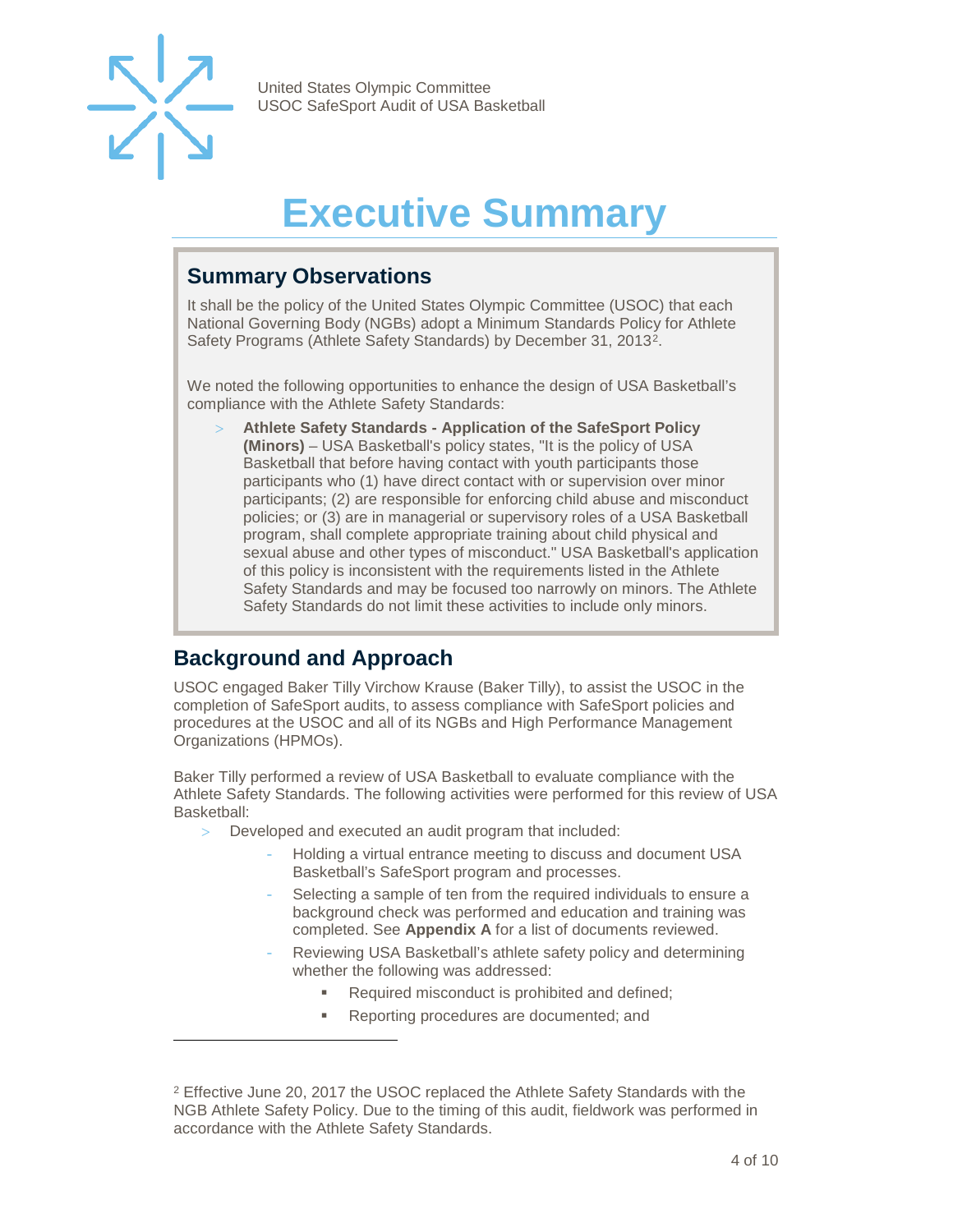

- **The grievance process is documented and complies with** Athlete Safety Standards.
- Identifying which individuals are required to undergo a criminal background check and complete education and training.
- > Conducted a virtual exit meeting, if requested, following delivery of the draft report, to discuss audit findings and recommendation(s) with USA Basketball. See **Appendix B** for a list of individuals interviewed.
- > Identified specific observations and recommendations regarding opportunities to enhance compliance with Athlete Safety Standards. Observations include the following attributes: criteria, condition, cause, effect, and recommendation, as set out in the International Professional Practices Framework (IPPF) Standards and Practice Advisory 2410-1.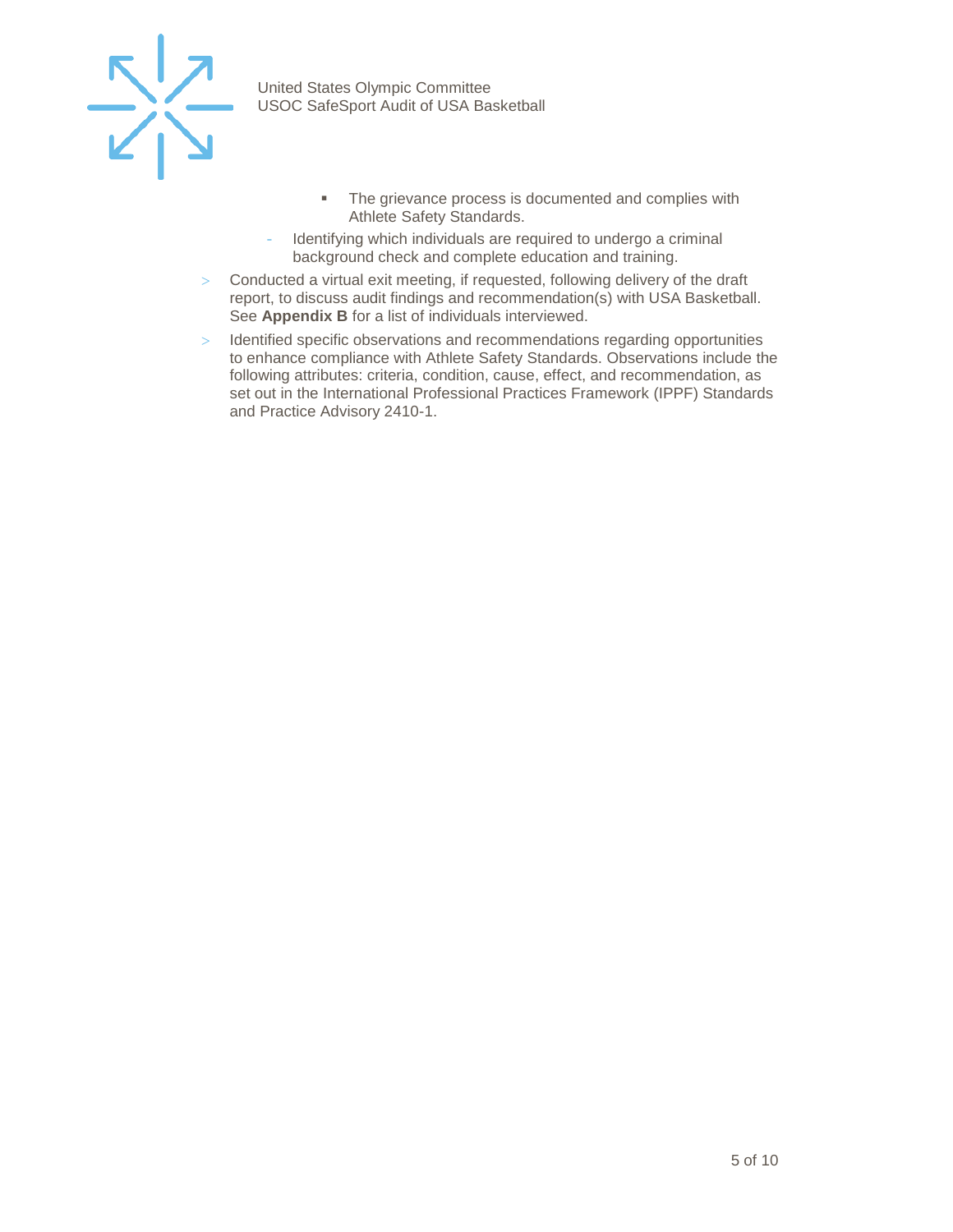

## **Detailed Report**

The tables below represent opportunities to enhance the design and effectiveness of USA Basketball's compliance with the Athlete Safety Standards.

| 1. Athlete Safety Standards - Application of the SafeSport Policy (Minors) |                                                                                                                                                                                                                                                                                                                                                                                                                                                                                                                                                                                                                                                                                                                                                                        |
|----------------------------------------------------------------------------|------------------------------------------------------------------------------------------------------------------------------------------------------------------------------------------------------------------------------------------------------------------------------------------------------------------------------------------------------------------------------------------------------------------------------------------------------------------------------------------------------------------------------------------------------------------------------------------------------------------------------------------------------------------------------------------------------------------------------------------------------------------------|
| <b>Criteria</b>                                                            | The Athlete Safety Standards state each NGB/HPMO shall<br>require criminal background checks and education and<br>training for those individuals it formally authorizes, approves,<br>or appoints (a) to a position of authority over, or (b) to have<br>frequent contact with athletes.                                                                                                                                                                                                                                                                                                                                                                                                                                                                               |
| <b>Condition</b>                                                           | USA Basketball's policy states, "It is the policy of USA<br>Basketball that before having contact with youth participants<br>those participants who (1) have direct contact with or<br>supervision over minor participants; (2) are responsible for<br>enforcing child abuse and misconduct policies; or (3) are in<br>managerial or supervisory roles of a USA Basketball program,<br>shall complete appropriate training about child physical and<br>sexual abuse and other types of misconduct." USA<br>Basketball's application of this policy is inconsistent with the<br>requirements listed in the Athlete Safety Standards and may<br>be focused too narrowly on minors. The Athlete Safety<br>Standards do not limit these activities to include only minors. |
| Cause                                                                      | USA Basketball may not have updated its SafeSport-related<br>documentation and administrative materials to align with<br>requirements in the Athlete Safety Standards.                                                                                                                                                                                                                                                                                                                                                                                                                                                                                                                                                                                                 |
| <b>Effect</b>                                                              | USA Basketball may not be in compliance with the Athlete<br>Safety Standards. USA Basketball must be in compliance with<br>the Athlete Safety Standards to be a member in good<br>standing. Noncompliance with the Athlete Safety Standards<br>can result in disciplinary action by the USOC including<br>withdrawal of high performance funding.                                                                                                                                                                                                                                                                                                                                                                                                                      |
|                                                                            | Additionally, stakeholders (e.g., coaches, staff, officials,<br>volunteers, etc.) may not know that criminal background<br>checks and education and training requirements apply to them<br>or be informed of SafeSport initiatives and the related<br>misconduct areas. Also, athletes may have contact with<br>individuals who are unaware of SafeSport misconduct and the<br>potential impact to athletes' well-being and/or have contact<br>with individuals who have a criminal history, which could put<br>athletes at SafeSport-related misconduct risk.                                                                                                                                                                                                         |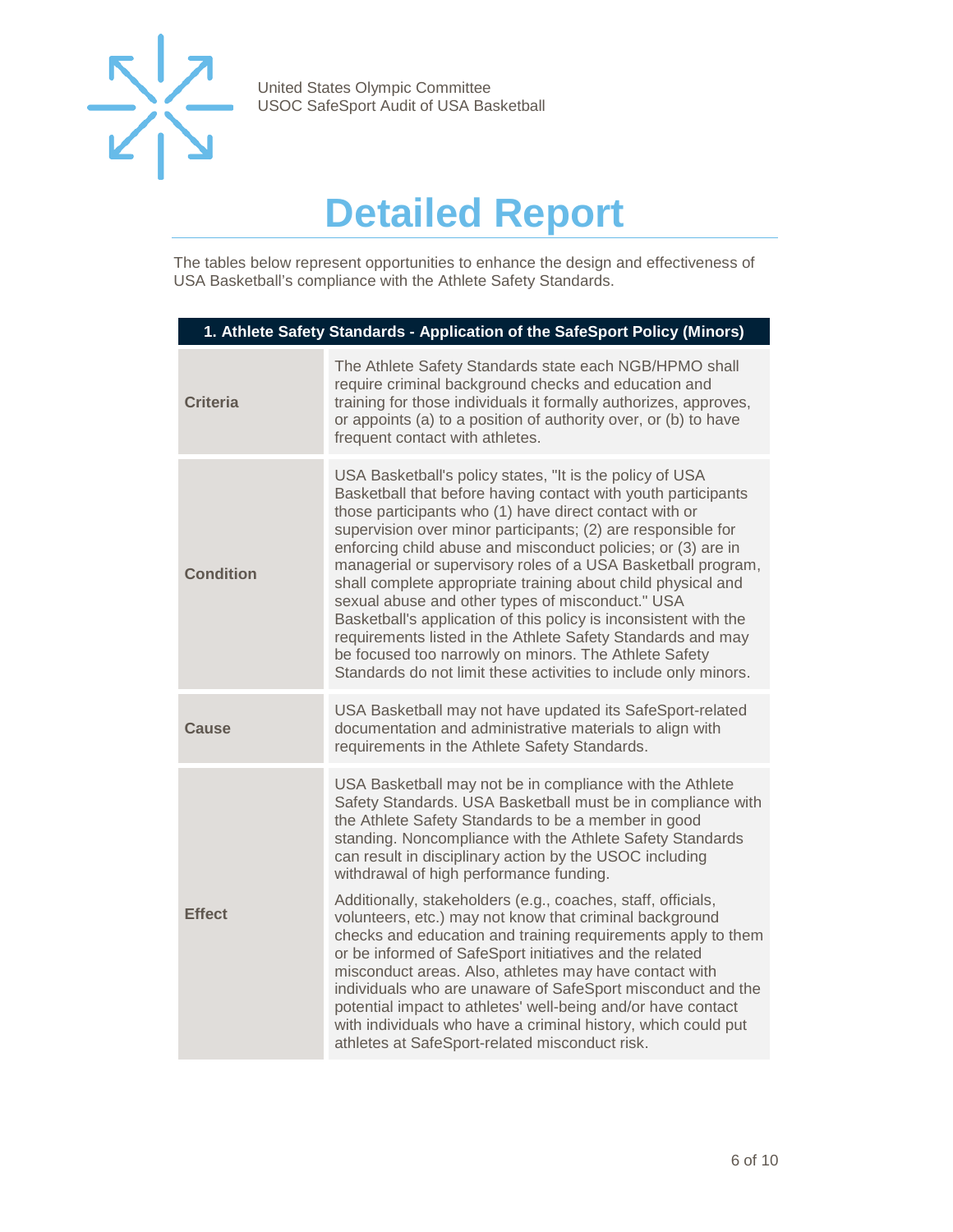

#### **1. Athlete Safety Standards - Application of the SafeSport Policy (Minors)**

| <b>Recommendation</b>         | USA Basketball must require that individuals it formally<br>authorizes, approves, or appoints (a) to a position of authority<br>over, or (b) to have frequent contact with athletes complete<br>criminal background checks and education and training<br>requirements in a timely manner and before they have contact<br>with athletes to provide assurance that they are educated on<br>the requirements of the Athlete Safety Standards. Compliance<br>with these requirements must be completed within 90 days of<br>receipt of the final audit report.                                                                                                                                                                                                                                                                                                                                                                                                                                                                                                                                                                                                                                                                                                                                                                                                              |
|-------------------------------|-------------------------------------------------------------------------------------------------------------------------------------------------------------------------------------------------------------------------------------------------------------------------------------------------------------------------------------------------------------------------------------------------------------------------------------------------------------------------------------------------------------------------------------------------------------------------------------------------------------------------------------------------------------------------------------------------------------------------------------------------------------------------------------------------------------------------------------------------------------------------------------------------------------------------------------------------------------------------------------------------------------------------------------------------------------------------------------------------------------------------------------------------------------------------------------------------------------------------------------------------------------------------------------------------------------------------------------------------------------------------|
| <b>Management</b><br>response | We agree with the condition and recommendation and have<br>already implemented new policies to address this<br>recommendation.<br>USA Basketball has always required all individuals it<br>$\bullet$<br>formally authorizes, approves, or appoints (a) to a<br>position of authority over, or (b) to have frequent<br>contact with athletes to have complete criminal<br>background checks.<br>Effective May 2017, it is the policy of USA Basketball<br>$\bullet$<br>that before having contact with any participants (not<br>just minors) those individuals who (1) have direct<br>contact with or supervision over participants; (2) are<br>responsible for enforcing abuse and misconduct<br>policies; or (3) are in managerial or supervisory roles<br>of a USA Basketball program, shall complete<br>appropriate training about physical and sexual abuse<br>and other types of misconduct.<br>In addition, USA Basketball has hired a SafeSport<br>$\bullet$<br>Director who will begin November 2017. Her<br>responsibilities will include: a) ensuring compliance<br>with all aspects of the organization's SafeSport<br>program; b) working with the U.S. Center for<br>SafeSport; c) coordinating background screen<br>processes, reporting, adjudication and appeals; d)<br>serving as primary liaison for youth coach license<br>complaints and incidents. |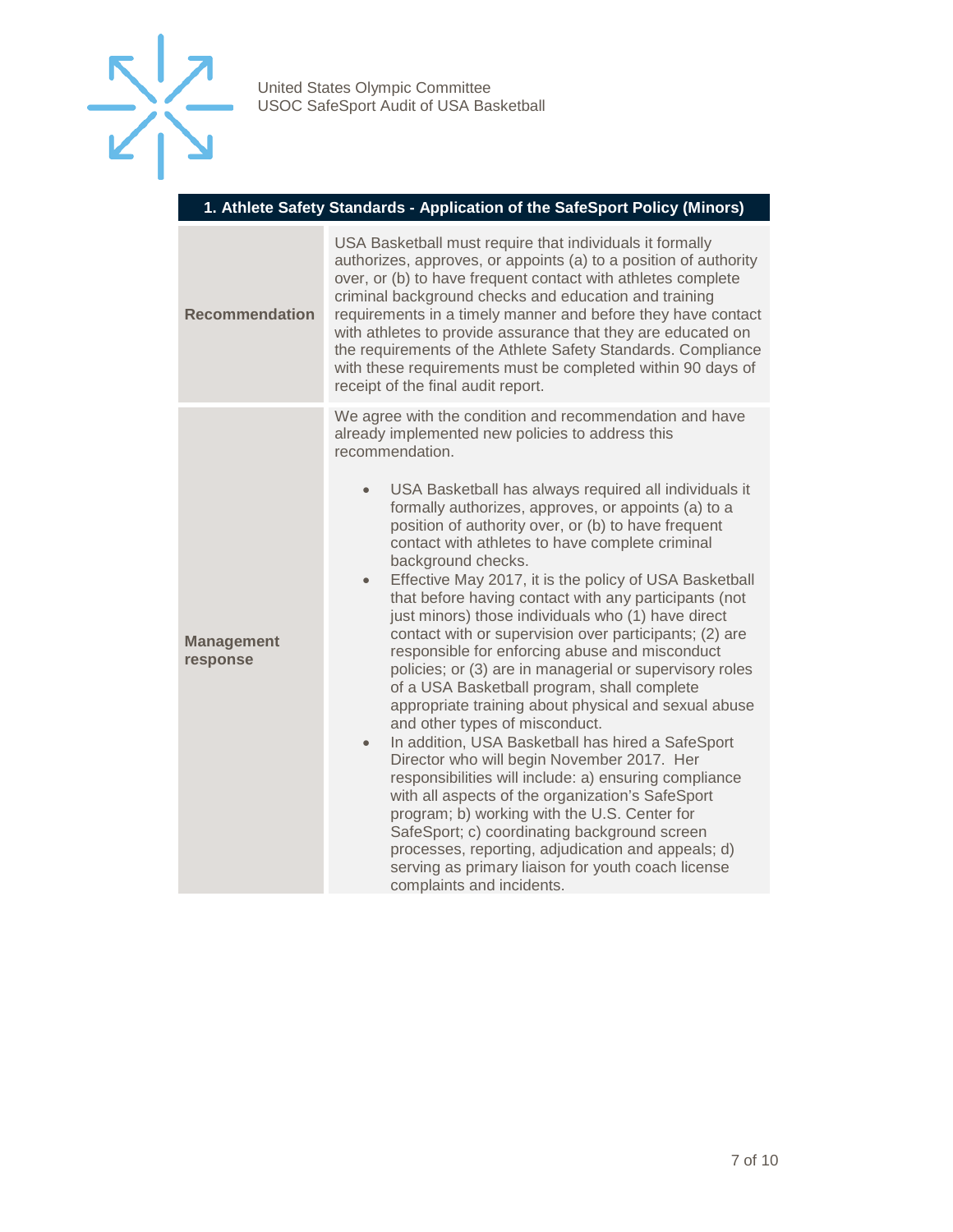

# <span id="page-7-0"></span>**Report Appendices**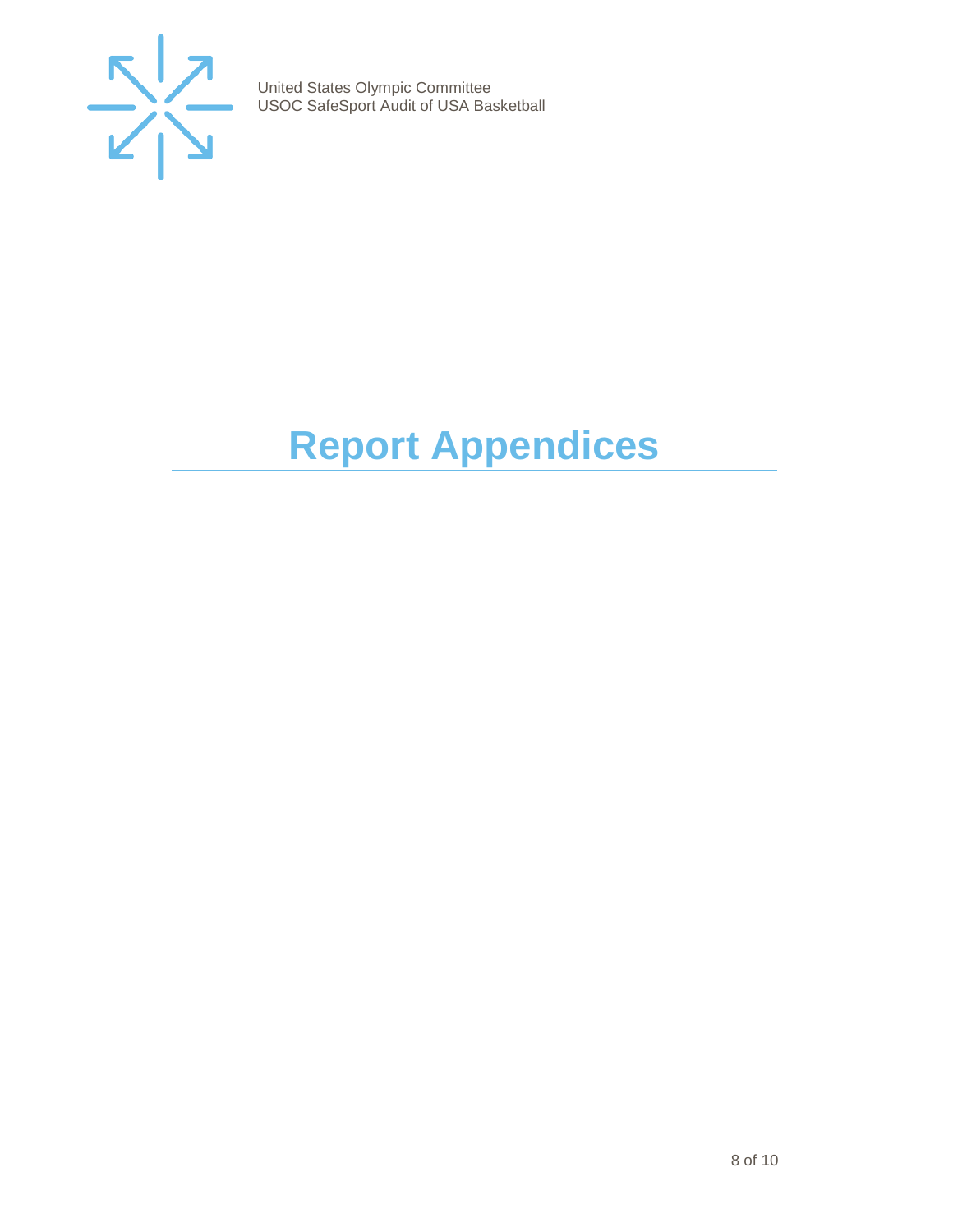

## <span id="page-8-0"></span>**Appendix A: Documents Reviewed**

We reviewed the following documents:

- > Athlete Safety Standards Program Questionnaire
- > Population listing of "required individuals" (i.e., covered individuals required to undergo background check and training)
- > USA Basketball SafeSport Program Handbook (2017)
- > USA Basketball SafeSport Policies